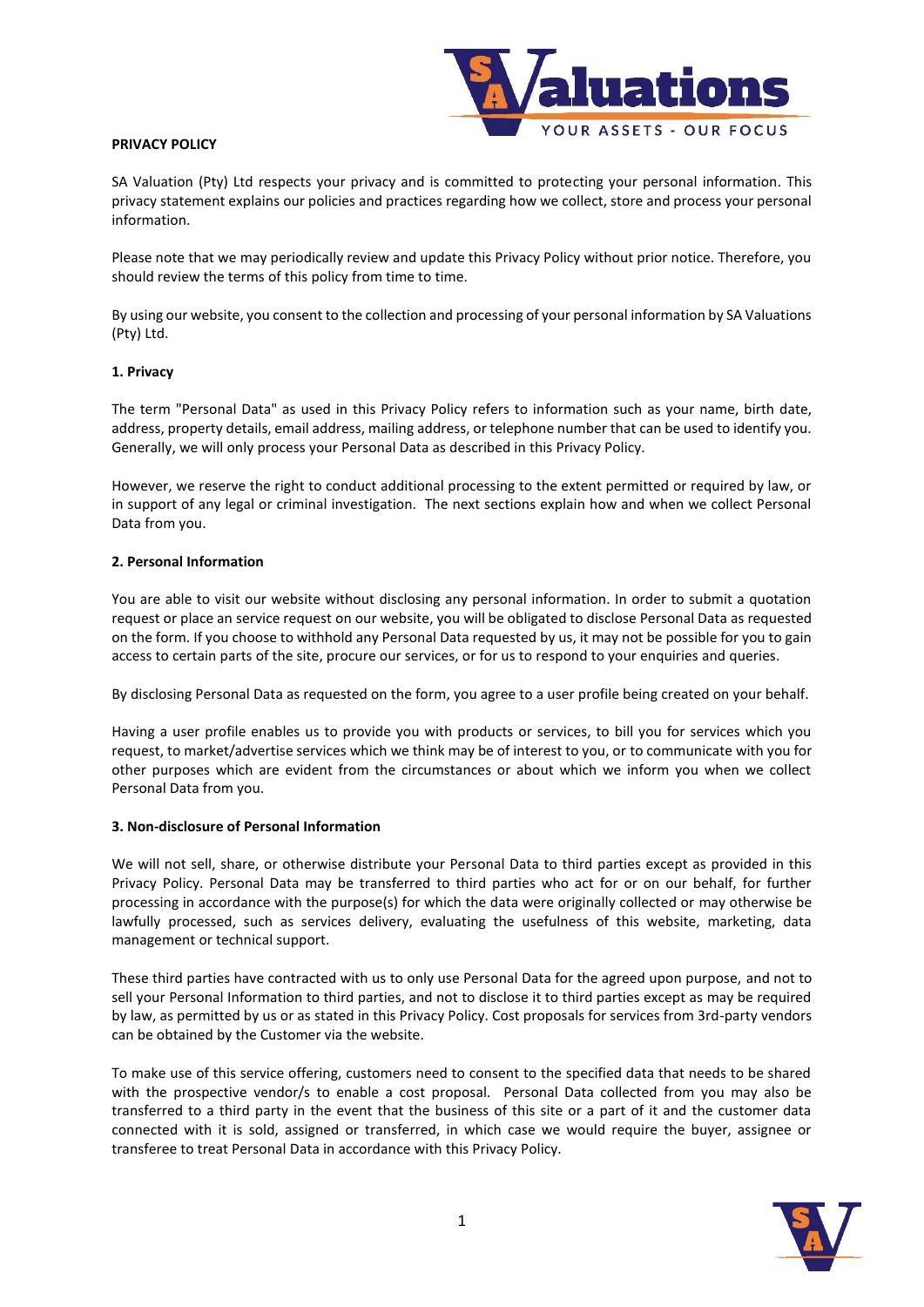Also, Personal Data may be disclosed to a third party if we are required to do so because of an applicable law, court order or governmental regulation, or if such disclosure is otherwise necessary in support of any criminal or other legal investigation or proceeding here or abroad.

# **4. Right of access, correction and objection**

Whenever we process Personal Data, we take reasonable steps to ensure that your Personal Data is kept accurate and up-to date for the purposes for which it was collected. We will provide you with the ability to object to the processing of your Personal Data if such processing is not reasonably required for a legitimate business purpose as described in this policy or our compliance with law.

In the case of electronic direct marketing, we will provide you with a method to opt out of receiving further marketing materials or with a method to opt in if required by law. If you wish to contact us regarding our use of your Personal Data or object to the processing of your Personal Data, please email us at [privacy@savaluations.co.za.](mailto:privacy@savaluations.co.za)

If you contact us, please note the name of the website where you provided the information, as well as the specific information you would like us to correct, update or delete plus a proper identification of yourself. Requests to delete personal data will be subject to any applicable legal and ethical reporting or document filing or retention obligations imposed on us.

### **5. Security and confidentiality**

To ensure the security and confidentiality of Personal Data that we collect online, we use data networks protected, inter alia, by industry standard firewall and password protection. In the course of handling your Personal Data, we take measures reasonably designed to protect that information from loss, misuse, unauthorized access, disclosure, alteration or destruction.

### **6. Where we store your personal data**

The data which we collect from you may be transferred to, and stored at, a destination outside the Republic of South Africa ("RSA"). It is processed by staff who work for us or for our suppliers. Such staff may be engaged in, among other things, the fulfilment of your order, the processing of your payment details and the provision of support services.

By submitting your personal data, you agree to this transfer, storing or processing. We will take all steps reasonably necessary to ensure that your data is treated securely and in accordance with this privacy policy. The data we collect from you and that we transfer to a third party outside of the RSA shall only be to a third party who is subject to a law, binding corporate rules (as defined in POPI) or binding agreement (as defined in POPI) which provides an adequate level of protection that:

- is in accordance with this policy;
- includes provisions that are substantially similar to what is contained in this privacy policy to the further transfer of your data.

All information you provide to us is stored on our secure servers. Any payment transactions will be encrypted. Where we have given you (or where you have chosen) a password which enables you to access certain parts of our website, you are responsible for keeping this password confidential. We ask you not to share a password with anyone.

Unfortunately, the transmission of information via the internet is not completely secure. Although we will do our best to protect your personal data, we cannot guarantee the security of your data transmitted to our site; any transmission is at your own risk. Once we have received your information, we will use strict procedures and security features to try to prevent unauthorised access.

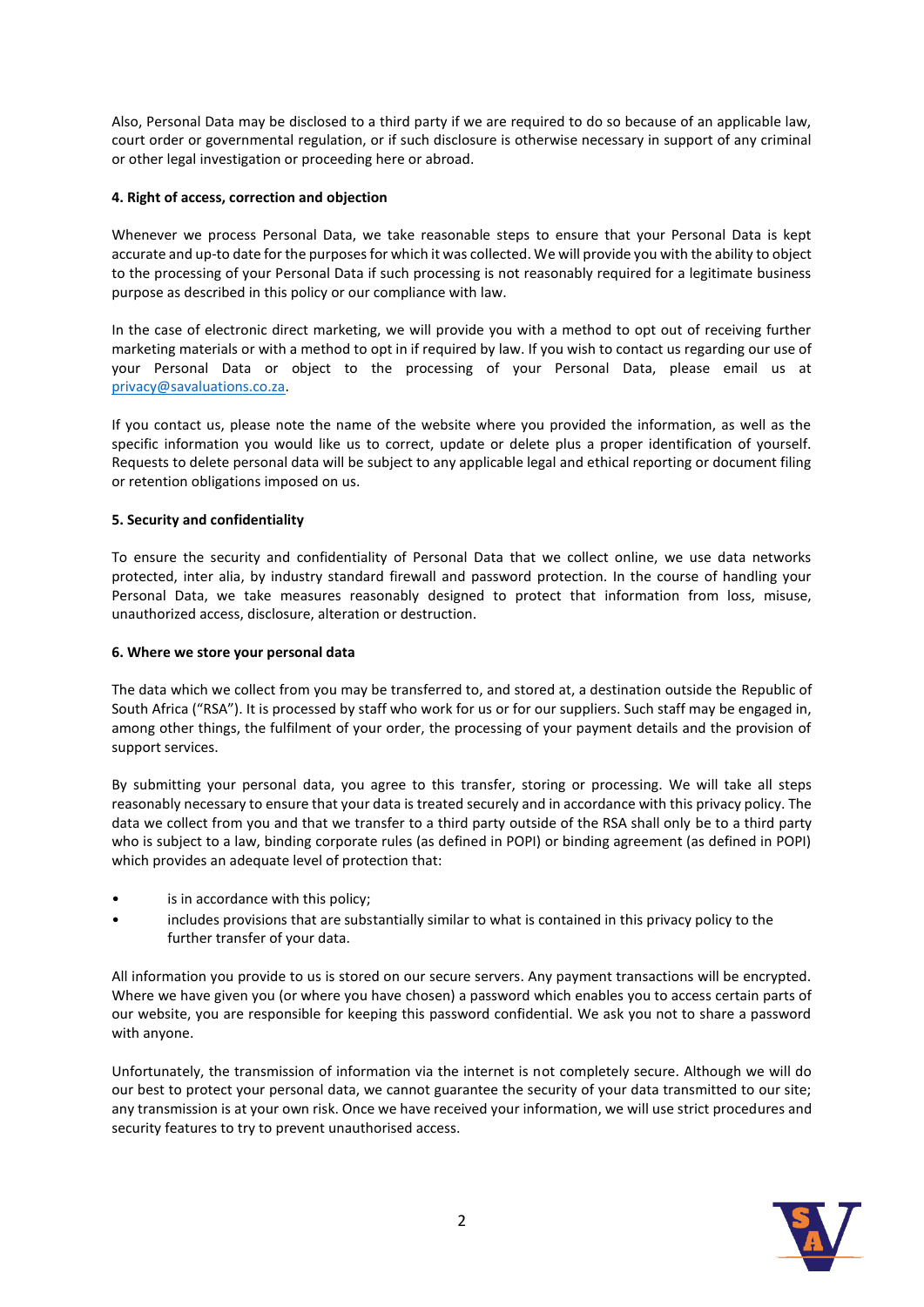# **7. "Cookies" and internet tags**

We may collect and process information about your visit to this website, such as the pages you visit, the website you came from and some of the searches you perform. Such information is used by us to help improve the contents of the site and to compile aggregate statistics about individuals using our site for internal, market research purposes. In doing this, we may install "cookies" that collect the domain name of the user, your internet service provider, your operating system, and the date and time of access.

A "cookie" is a small piece of information which is sent to your browser and stored on your computer's hard drive. Cookies do not damage your computer. You can set your browser to notify you when you receive a "cookie," this will enable you to decide if you want to accept it or not. If you do not want us to install cookies, please email us at [privacy@savaluations.co.za.](mailto:privacy@savaluations.co.za)

We would like to inform you, however, that if you do not accept you may not be able to use all functionality of your browser software. We may obtain the services of outside parties to assist us in collecting and processing the information described in this Section.

Occasionally, we may use internet tags (also known as action tags, single-pixel GIFs, clear GIFs, invisible GIFs and 1-by-1 GIFs) and cookies at this site and may deploy these tags/cookies through a third-party advertising partner or a web analytical service partner which may be located and store the respective information (including your IP-address) in a foreign country. These tags/cookies are placed on both online advertisements that bring users to this site and on different pages of this site.

We use this technology to measure the visitors' responses to our sites and the effectiveness of our advertising campaigns (including how many times a page is opened and which information is consulted) as well as to evaluate your use of this website. The third-party partner or the web analytical service partner may be able to collect data about visitors to our and other sites because of these internet tags/cookies, may compose reports regarding the website's activity for us and may provide further services which are related to the use of the website and the internet.

They may provide such information to other parties if there is a legal requirement that they do so, or if they hire the other parties to process information on their behalf.

# **8. Google Analytics**

We use Google Analytics to optimise traffic to our website. We also use Google Analytics to integrate and optimise web pages where appropriate. "Google Analytics" is a service offered by Google Inc. "Google" that generates detailed statistics about a website's traffic and traffic sources and measures conversions and sales. Google Analytics uses "cookies" stored on your computer to help analyse how users use our website.

The information generated by the cookies about your use of our website, including your IP address, will be anonymized by use of the appropriate settings and transmitted to Google servers in the United States.

For more information on how IP anonymization works please see https://support.google.com/analytics/answer/2763052. Google will, on behalf of us, use the information generated by the cookies for the purpose of evaluating the use of our website, compiling reports on website activity providing us with these reports for analytical purposes. Google may transfer this information to third parties in case of a statutory obligation or if a third-party processes data on behalf of Google. Under no circumstances will Google combine or associate your IP address with other data stored at Google.

You may prevent or stop the installation and storage of cookies by your browser settings by downloading and installing the free Opt-out Browser Add-on available at https://tools.google.com/dlpage/gaoptout?hl=en. We inform you that in such case you will not be able to wholly use all functions of our website.

By using our website, you consent to the processing of any personal data Google will collect on you in the way and for the purpose as described above.